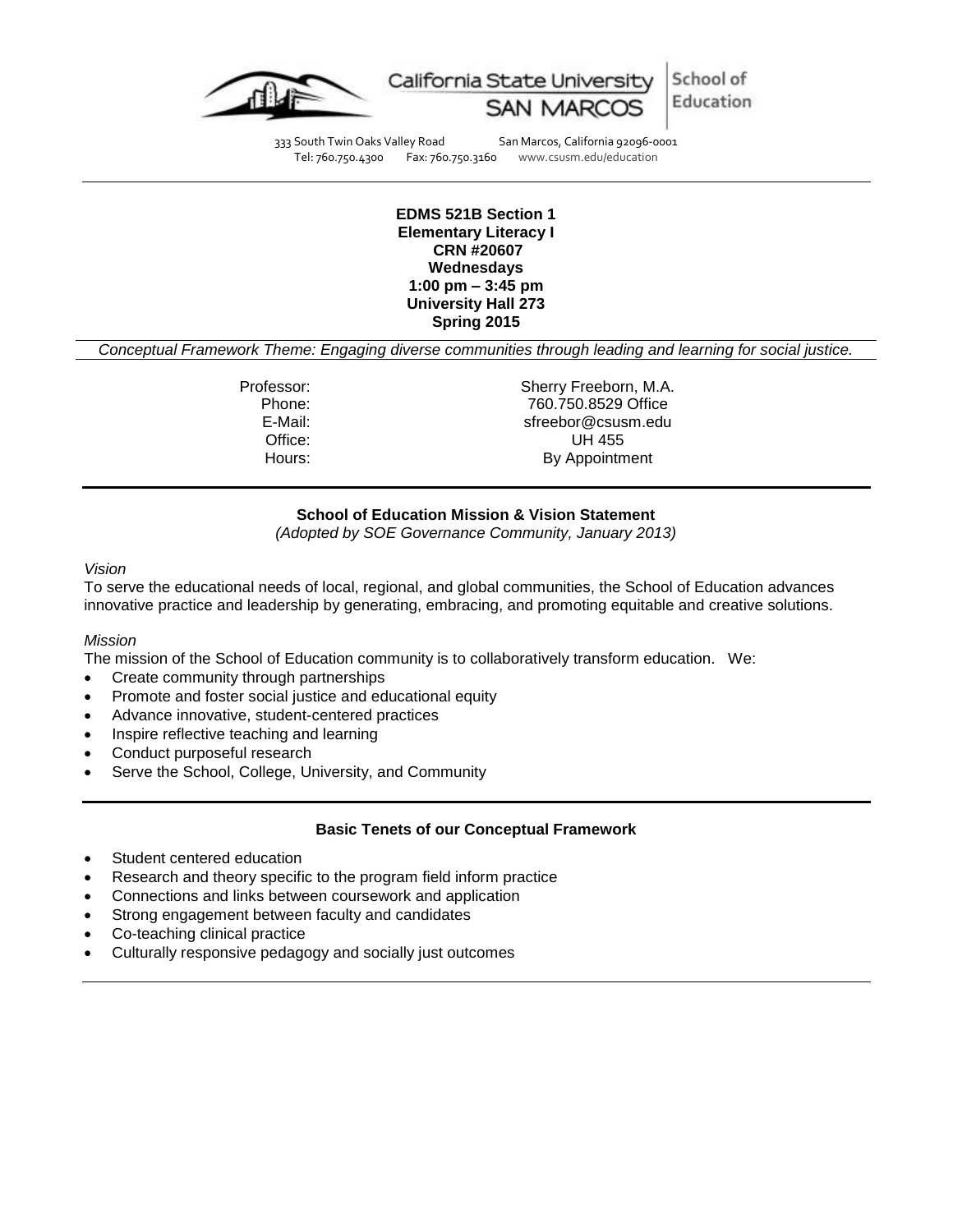# **COURSE DESCRIPTION**

The primary aim of this course is for students to develop an understanding of the theory, methodology, and assessment of English Language Arts and second language learning in integrated and inclusive elementary and middle school classrooms. *Enrollment restricted to students in the ICP.*

## **Course Prerequisites**

(For School of Education courses, admission to the program is considered a prerequisite. If any other courses are prerequisites or recommended sequencing is important, as in a sequence of successful completion of 511 prior to 512, please include. This should not differ from the catalog)

## **Course Objectives**

# *Knowledge* –

Teacher candidates will:

- Gain an understanding of how a first and second language is acquired.
- Gain an understanding of the reading process and its relationship to thought, language and learning and the knowledge of reading content including: word analysis, fluency, vocabularyacademic language- and background knowledge, reading comprehension, literary response and analysis.
- Gain understanding of how to learn to read and write in first and second languages.
- Become familiar with how to "deliver a comprehensive program of systematic, explicit instruction in reading, writing, listening, and speaking aligned to the state adopted English Language Arts Content Standards and the Reading/Language Arts Framework (2007).
- Become familiar with "multiple monitoring measures within the three basic types of assessments to determine students' progress towards state adopted content standards."
- Become familiar with "differentiated reading instruction and interventions to meet the needs of the *full range of learners (including struggling readers, students with special needs, English learners, speakers of non-standard English, and advanced learners)* who have varied reading levels and language backgrounds."

# *Skills* –

Teacher candidates will:

- Become sensitive observers of children's language using behaviors.
- "Demonstrate knowledge and ability to utilize multiple monitoring measures within the three basic types of assessments to determine students' progress towards state adopted content standards: entry level assessment for instructional planning, monitoring student progress, post test or summative assessment."
- "Be able to analyze and interpret results [of children's reading and writing behaviors] to plan effective and differentiated instruction and interventions."
- "Demonstrate knowledge of components of effective instructional delivery in reading, writing and listening and speaking."
- Develop the ability to select appropriate materials and instructional strategies to meet the individual needs of students and use "State Board of Education (SBE)-adopted core instructional materials for both instruction and intervention."
- Develop the ability to differentiate literacy instruction in order to provide Universal Access.
- Learn how to organize the classroom for teaching reading and writing to the *full range of learners (including struggling readers, students with special needs, English learners, speakers of nonstandard English, and advanced learners)* who have varied reading levels and language backgrounds

## *Attitudes and Values* –

Teacher candidates will:

- Develop an appreciation for the natural language abilities children possess for processing and producing print.
- To appreciate the need and value of integrating reading writing into all curricular areas
- Affirm the importance of a rich environment for an effective language arts program.
- Develop a sensitivity to and appreciation for culturally and linguistically diverse learners.
- Develop a sensitivity to and appreciation for the importance of reading and writing for students' own personal and professional growth.
- Develop a respect for each student, his/her abilities and background and the student's right to instruction that meets his/her individual needs.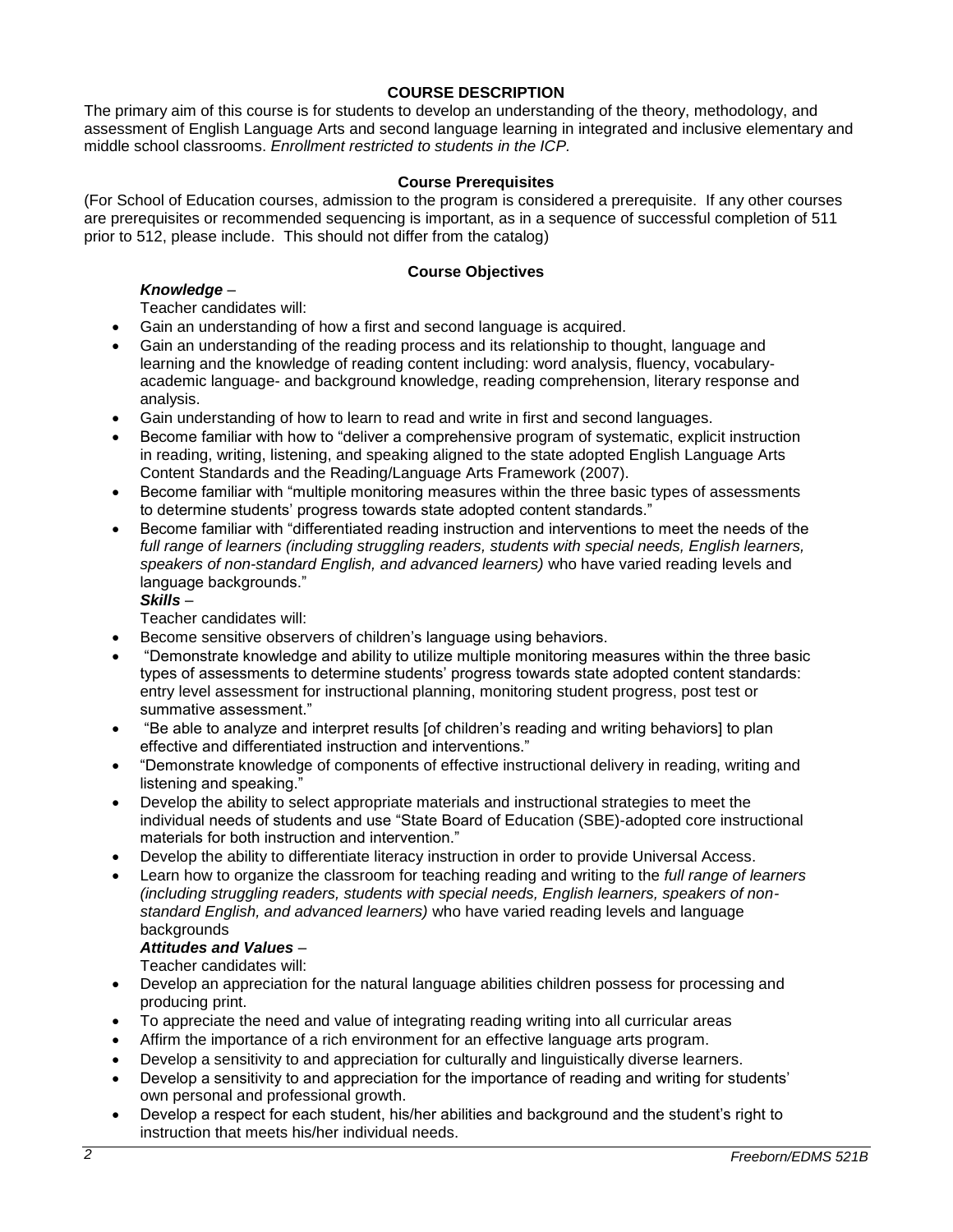(2007). *Reading/ Language Arts Framework for California Public Schools*. California Department of Education, Sacramento.

## **Authorization to Teach English Learners**

This credential program has been specifically designed to prepare teachers for the diversity of languages often encountered in California public school classrooms. The authorization to teach English learners is met through the infusion of content and experiences within the credential program, as well as additional coursework. Candidates successfully completing this program receive a credential with authorization to teach English learners. *(Approved by CCTC in SB 2042 Program Standards, August 02)*

## **Special Education**

Consistent with the intent to offer a seamless teaching credential in the College of Education, this course demonstrates the collaborative infusion of special education competencies reflecting inclusive educational practices.

#### **Technology**

This course infuses technology competencies to prepare candidates to use technology, emphasizing use in both teaching practice and student learning.

# **STUDENT LEARNING OUTCOMES**

## **California Teaching Commission Standards Alignment**

The course objectives, assignments, and assessments have been aligned with the CTC standards for Multiple Subjects Credential. You will incorporate artifacts from this class into your final comprehensive portfolio. The following are the primary emphasis of this course:

Standard 3-Relationship between theory and practice Standard 4-Pedagogical thought and reflective practice Standard 5-Equity, Diversity, & Access to the Core Curriculum Standard 7-Equity, Preparation to Teach Reading Language Arts

#### **Standards Alignment**

The course objectives, assignments, and assessments have been aligned with the CTC standards for Multiple Subjects Credential. The following standards are a primary emphasis for this course:

3- Relationship between theory and practice 4-Pedagogical thought and reflective practice 5-Equity, Diversity & Access 7-A: Multiple Subject Reading, Writing, and Related Language Instruction in English

# **Teacher Performance Expectation (TPE) Competencies**

Teacher Performance Expectations are standards for student teachers. This course is designed to help teachers seeking the Multiple Subjects Credential to develop the skills, knowledge, and attitudes necessary to assist schools and districts implement effective programs for all students. The successful candidate will be able to merge theory and practice in order to realize a comprehensive and extensive educational program for all students.

#### **California Teacher Performance Assessment (CalTPA)**

Beginning July 1, 2008 all California credential candidates must successfully complete a state-approved system of teacher performance assessment (TPA), to be embedded in the credential program of preparation. At CSUSM this assessment system is called the CalTPA or the TPA for short.

To assist your successful completion of the TPA, a series of informational seminars are offered over the course of the program. TPA related questions and logistical concerns are to be addressed during the seminars. Your attendance to TPA seminars will greatly contribute to your success on the assessment.

Additionally, SoE classes use common pedagogical language, lesson plans (lesson designs), and unit plans (unit designs) in order to support and ensure your success on the TPA and more importantly in your credential program.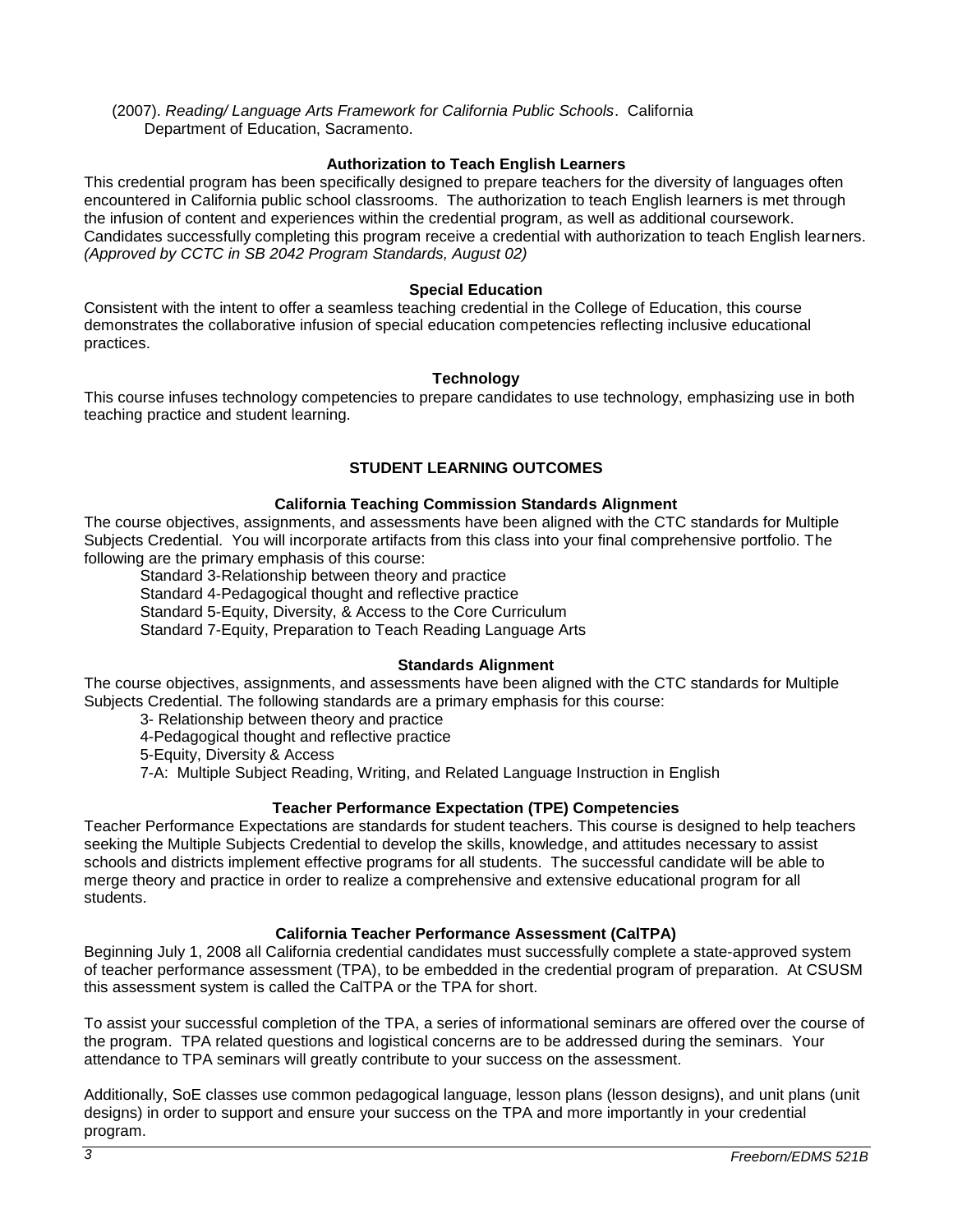The CalTPA Candidate Handbook, TPA seminar schedule, and other TPA support materials can be found on the SoE website: <http://www.csusm.edu/education/CalTPA/ProgramMaterialsTPA.html>

## **GENERAL CONSIDERATIONS**

## **Students with Disabilities Requiring Reasonable Accommodations**

Candidates with disabilities who require reasonable accommodations must be approved for services by providing appropriate and recent documentation to the Office of Disable Student Services (DSS). This office is located in Craven Hall 4300, and can be contacted by phone at (760) 750-4905, or TTY (760) 750-4909. Candidates authorized by DSS to receive reasonable accommodations should meet with their instructor during office hours or, in order to ensure confidentiality, in a more private setting.

## **School of Education Attendance Policy**

Due to the dynamic and interactive nature of courses in the School of Education, all candidates are expected to attend all classes and participate actively. At a minimum, candidates must attend more than 80% of class time, or s/he may not receive a passing grade for the course at the discretion of the instructor. Individual instructors may adopt more stringent attendance requirements. Should the candidate have extenuating circumstances, s/he should contact the instructor as soon as possible. *(Adopted by the COE Governance Community, December, 1997).*

This course: Should a student have extenuating circumstances, s/he should contact the instructor as soon as possible. *Students missing more than two class sessions will not earn a passing grade*. Illness and emergencies are considered on a case-by-case basis. However, notifying the instructor does not excuse students from assignments nor the attendance policy.

## **All University Writing Requirement**

Writing requirements for this class will be met as described in the assignments. Every course at the university, including this one, must have a writing requirement of at least 2500 words.

#### **CSUSM Academic Honesty Policy**

"Students will be expected to adhere to standards of academic honesty and integrity, as outlined in the Student Academic Honesty Policy. All written work and oral presentation assignments must be original work. All ideas/materials that are borrowed from other sources must have appropriate references to the original sources. Any quoted material should give credit to the source and be punctuated with quotation marks.

Students are responsible for honest completion of their work including examinations. There will be no tolerance for infractions. If you believe there has been an infraction by someone in the class, please bring it to the instructor's attention. The instructor reserves the right to discipline any student for academic dishonesty in accordance with the general rules and regulations of the university. Disciplinary action may include the lowering of grades and/or the assignment of a failing grade for an exam, assignment, or the class as a whole."

Incidents of Academic Dishonesty will be reported to the Dean of Students. Sanctions at the University level may include suspension or expulsion from the University.

#### **Plagiarism:**

As an educator, it is expected that each candidate will do his/her own work, and contribute equally to group projects and processes. Plagiarism or cheating is unacceptable under any circumstances. If you are in doubt about whether your work is paraphrased or plagiarized see the Plagiarism Prevention for Students website [http://library.csusm.edu/plagiarism/index.html.](http://library.csusm.edu/plagiarism/index.html) If there are questions about academic honesty, please consult the University catalog.

#### **Use of Technology**

Candidates are expected to demonstrate competency in the use of various forms of technology (i.e. word processing, electronic mail, Moodle, use of the Internet, and/or multimedia presentations). Specific requirements for course assignments with regard to technology are at the discretion of the instructor. Keep a digital copy of all assignments for use in your teaching portfolio. All assignments will be submitted online, and some will be submitted in hard copy as well. Details will be given in class.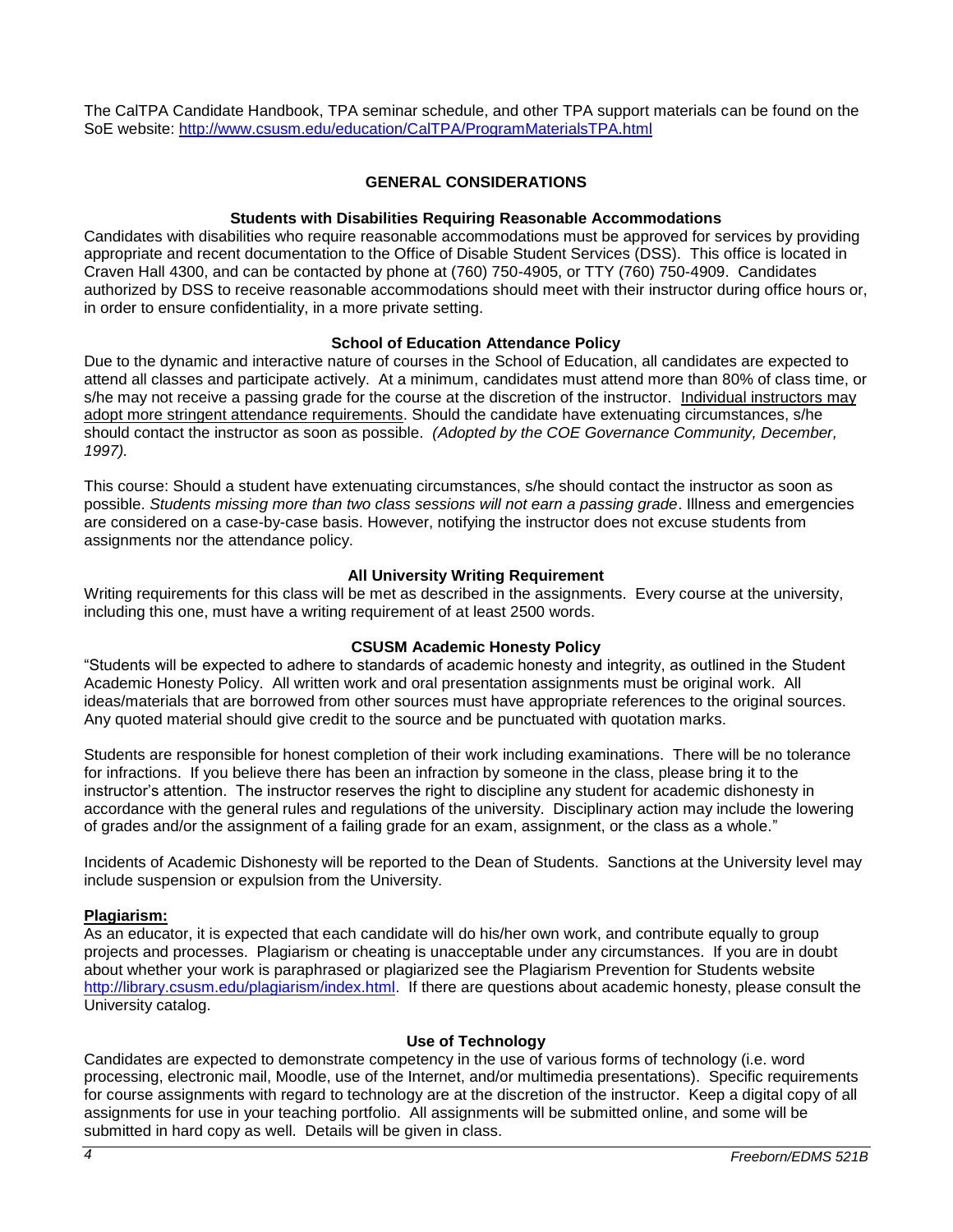## **Electronic Communication Protocol**

Electronic correspondence is a part of your professional interactions. If you need to contact the instructor, e-mail is often the easiest way to do so. It is my intention to respond to all received e-mails in a timely manner. Please be reminded that e-mail and on-line discussions are a very specific form of communication, with their own nuances and etiquette. For instance, electronic messages sent in all upper case (or lower case) letters, major typos, or slang, often communicate more than the sender originally intended. With that said, please be mindful of all e-mail and on-line discussion messages you send to your colleagues, to faculty members in the School of Education, or to persons within the greater educational community. All electronic messages should be crafted with professionalism and care.

Things to consider:

- Would I say in person what this electronic message specifically says?
- How could this message be misconstrued?
- Does this message represent my highest self?
- Am I sending this electronic message to avoid a face-to-face conversation?

In addition, if there is ever a concern with an electronic message sent to you, please talk with the author in person in order to correct any confusion.

## **COURSE REQUIREMENTS**

#### **Required Texts**

Gail Tompkins. (2010). *Literacy for the 21<sup>st</sup> Century: A Balanced Approach* (6<sup>th</sup> Edition)

Jerry L. Johns (any edition). *Basic Reading Inventory*

Andrew Clements. (1996). *Frindle*

James Zarrillo. *Ready for RICA: A Test Prep Guide*

#### **Grading Standards**

In order to earn a teaching credential from the state of California, you must maintain a B average (3.0 GPA) and cannot receive below a C+ in any course in your teacher education program.

|      |       | А | 93-100 | А-   | 90-92 |
|------|-------|---|--------|------|-------|
| B+   | 87-89 | в | 83-86  | в-   | 80-82 |
| $C+$ | 77-79 | С | 73-76  | $c-$ | 70-72 |

#### **Course Assignments**

Students are expected to demonstrate competency in the use of various forms of technology (i.e. word processing, electronic mail, Moodle, use of the Internet, and/or multimedia presentations). Specific requirements for course assignments with regard to technology are at the discretion of the instructor. Keep a digital copy of all assignments for use in your teaching portfolio. All assignments must be submitted in the appropriate location under "assignments" on the course Moodle page.

Proofread and edit word-processed assignments prior to submission. Hand-written work is not accepted. Assignments are written in Times, size 12 font, and are double-spaced. Ensure the text is error-free (grammar, spelling), and ideas are logically and concisely presented. All citations, where appropriate, use American Psychological Association (APA) format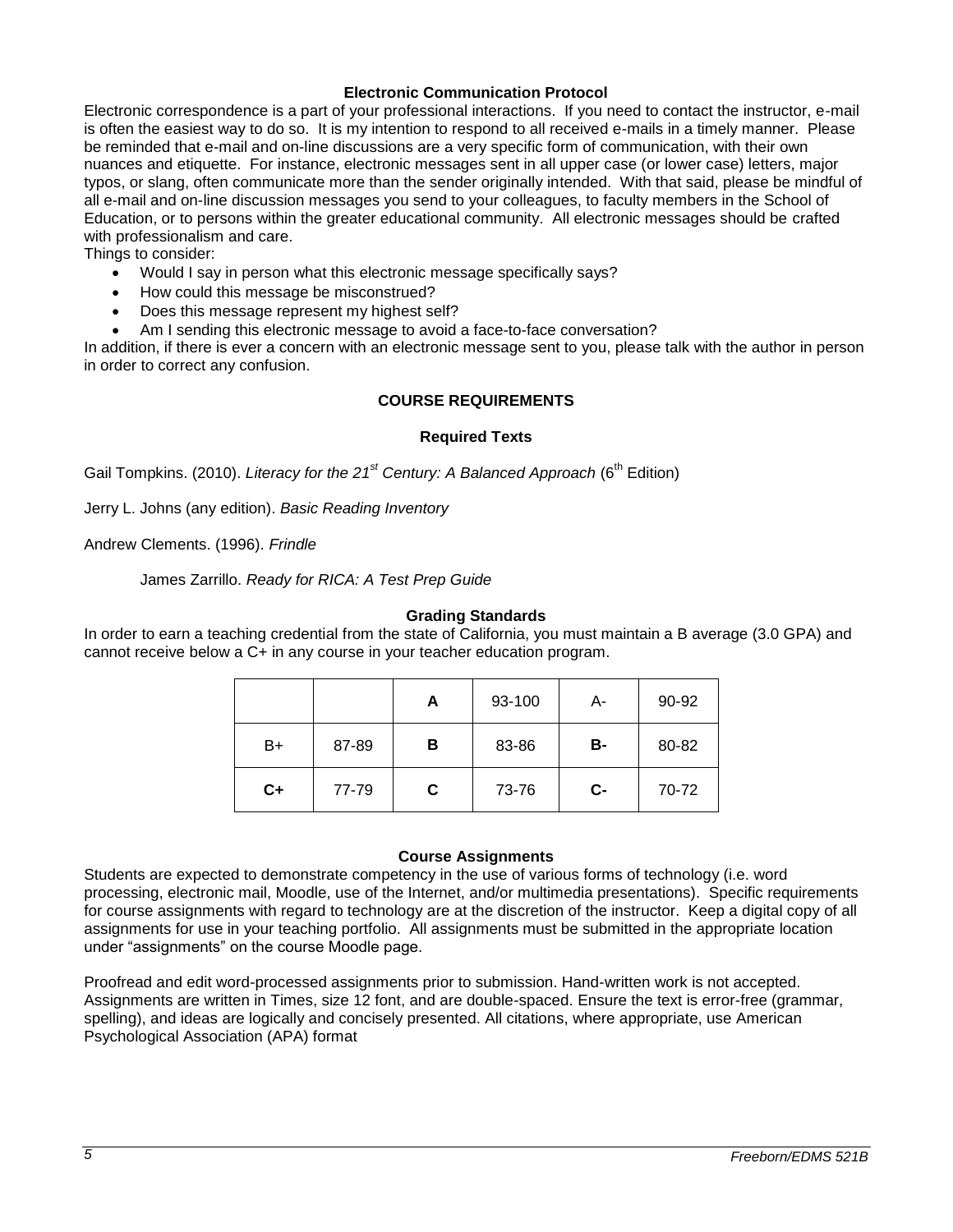| <b>Assignment</b>                               | <b>Points</b><br><b>Possible</b> |
|-------------------------------------------------|----------------------------------|
| Field Observations (4)                          | 240                              |
| Literacy Lesson Plan (in 3 parts)               | 210                              |
| <b>Investigating Literacy Assessments Table</b> | 150                              |
| Journal                                         | 200                              |
| Class Work/Participation                        | 200                              |
| <b>Total Points</b>                             | 1000                             |

#### **Descriptions of Assignments**

# **Field Observations**

You will conduct 4 observations of reading instruction. Observe a teacher while she/he is teaching a reading/language arts lesson and identify the RICA topic(s) being taught. Topics are described in the "Ready for RICA Study Guide" written by James Zarrillo and also on the RICA website.

Using the Field Observation form, write your observations on the left hand side of the Field Observation form. Write your reflections about what you learned from your observation on the right hand side of the form. Replicate the Field Observation form (below) on your computer. Completed forms should be no longer than 1 1/2 pages. To complete the forms, type them using size 12 Times New Roman font.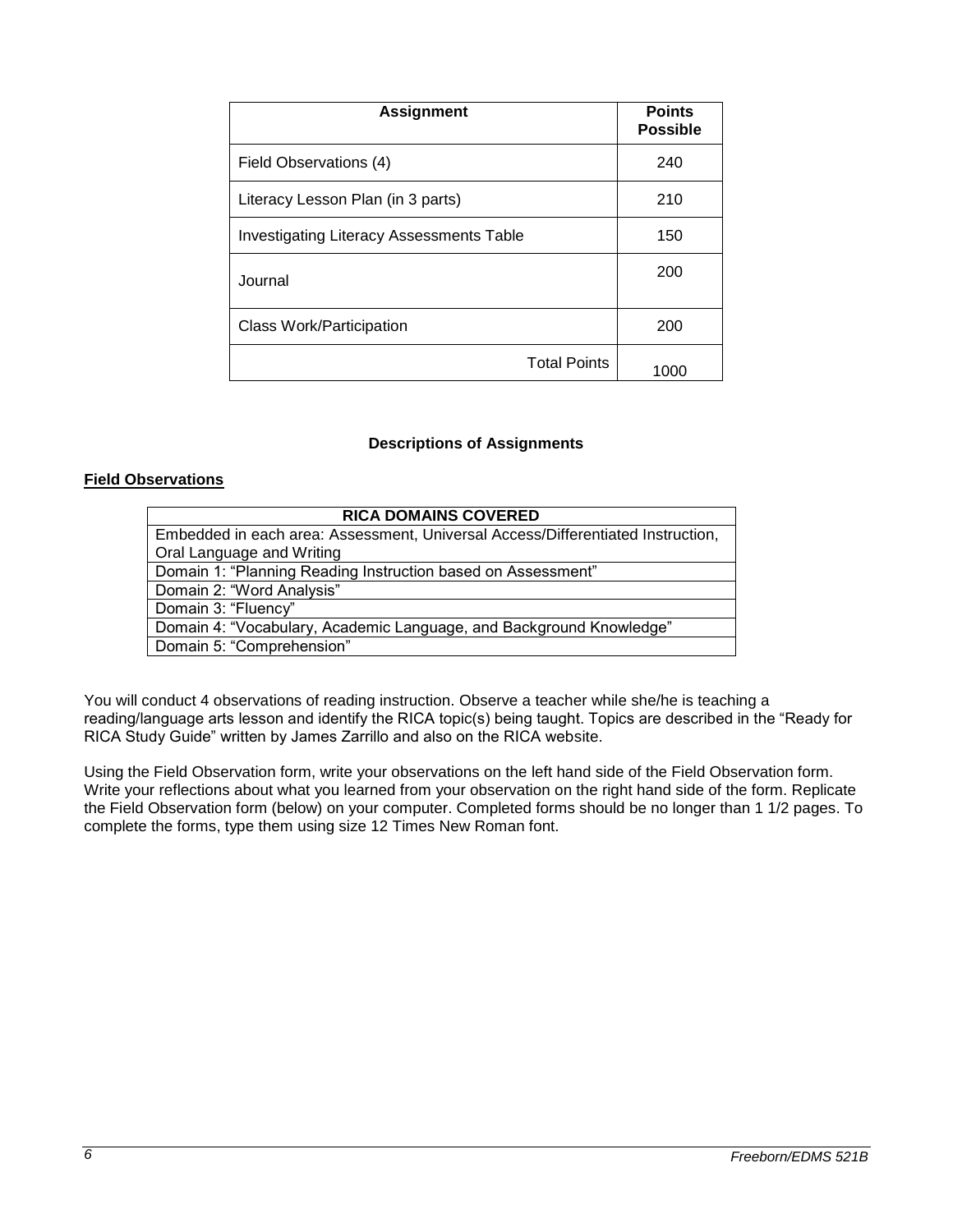| <b>Literacy Topic: Fluency/Reading Strategies</b> | Date: 10/1/2010                                                           |
|---------------------------------------------------|---------------------------------------------------------------------------|
| Rica Domain 3                                     |                                                                           |
| <b>Grade Level: First Grade</b>                   | <b>Additional Descriptors:</b> All school assembly for the<br>$1st$ grade |
| Activity:                                         | <b>Reflective Notes to Myself</b>                                         |

#### **Activity:**

The students were all seated criss-cross apple sauce on the floor in the multi-purpose room, while their teachers were seated in folding chairs along the side of the room. The teacher began the fluency assembly/lesson by asking the students if they wanted to be good readers. Every student raised their hand in response to her question. She then informed them that they would be reviewing the reading strategies they learned in kindergarten. She put her first PowerPoint slides on the big screen about predict and infer, and read it aloud to the students. She then asked the students to read the strategy name along with her. She then explained to the students that this is when they think about what a story may be about or what information and aid comprehension. By having the students comes next in a story. Then she showed the students the hand motions that go along with predict and infer strategy. The students watched as she made a box with her hands as she said predict and infer. She then asked them to do it along with her three times. The next PowerPoint slide for Phonics and decoding was put on the screen and the teacher read it aloud to the students while performing the hand motion of raising her hand up to her ear like a telephone. She explained that students use this strategy by sounding out unfamiliar words when reading. Then she asked the students to repeat the strategy and hand motions back to her three times. After the students were finished, she put the next slide up with the modify and clarify strategy. She explained to the students that they use this strategy to find out more about a text when something is unfamiliar or challenging to them. She then showed the students how to do the hand motion of putting glasses up to your eyes with your hands. After the students had they had just learned. This is a way to assess the students done the motion along with her, she asked them to repeat the strategy three times, saying it out loud and performing the motion. Next, the teacher moved on to the strategy: summarize. Having all the other classroom teachers present is beneficial She read the strategy out loud and explained to the students that this is when they can tell the beginning, middle and end of a story they have read. She then performed the hand motions of opening her fingers and raising up her hands while saying summarize and then putting her hands from left to right while saying beginning, middle, end. The students did the motion and strategies that I can keep in mind for my future students. song along with her and then she asked them to repeat it back three times. She then moved on to the final strategy of evaluate and explained to the students that this is when they decide whether or not they like a text. She performed the motion for them of thumbs up, then thumbs down, explaining what each represented. She had the students perform the motion along with her while they all sang, "evaluate, evaluate." Then the students repeated the motion and song back to her three times. To conclude the fluency assembly/lesson the teacher asked all the students to stand up and perform the motions for each strategy while singing the song together. All the other teachers were asked to join in as well.

I enjoyed sitting in on this assembly and felt that I learned a lot along with the students. The facilitating teacher did a fantastic job. She was both informative and entertaining. I liked her use of song and hand motions as a strategy for the students to remember what they were learning about fluency. I left my observation singing the catchy tunes to myself throughout the day and knew that many of the students would be doing the same thing. I also liked how this teacher presented a strategy, provided an explanation, gave an example and then taught the students a hand motion to go along with it. Her order of presenting helped to scaffold the perform the song and motions back to her three times after each strategy, she was checking to make sure that each student understood that strategy before moving on to the next strategy. I also liked how she began the assembly by asking the students if they wanted to be good readers. In this manner she was grabbing the students attention and getting them exciting about learning. This is key to keeping the students focused on you and what you are teaching, plus applies what they are about to learn to their real lives. This was a fun and inventive way to present young students with the important strategies necessary to reach fluency in reading. I had never thought before about how I could make something as mundane as comprehension strategies fun for students by creating hand motions and song. This teacher ended the lesson well by reviewing all the material by having the students perform the new song and hand motions that understanding as well as see whether or not they can remember all of the many strategies they just learned. because they will be able to use the songs and motions presented, to teach and review in their own classrooms. Many students will need further review to commit these strategies to memory and the classroom teachers will be responsible for that. Overall I learned several good teaching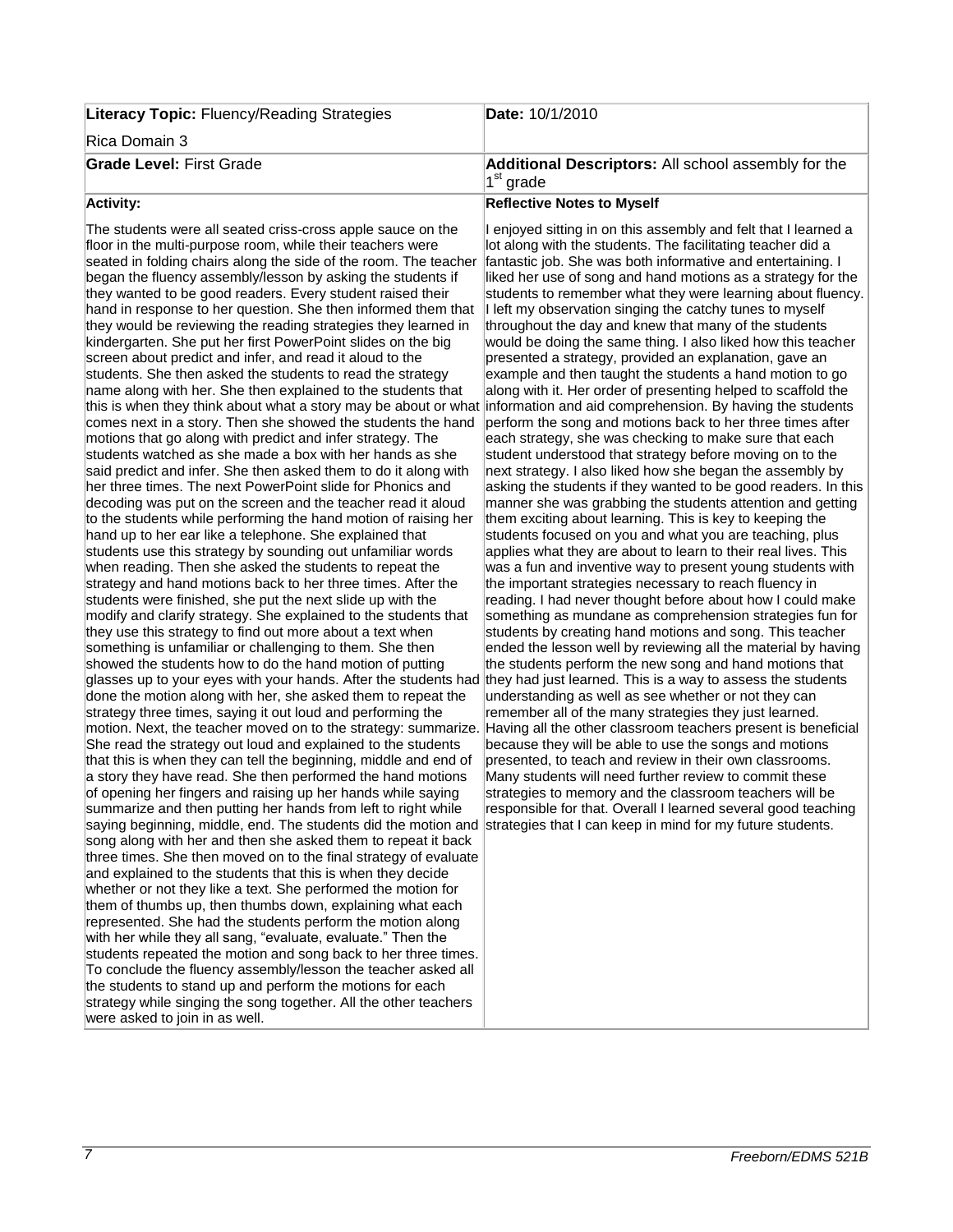## **Investigating Literacy Assessments Table**

This assignment is designed to familiarize students with the different purposes of a variety of literacy assessments, in particular the literacy assessments that students use to conduct a literacy case study. In addition, this assignment will help students become familiar with listening to children read and with analyzing their reading through a running record. In class, students will explore and become familiar with how each assessment is administered, the distinct kind of information each provides, and their uses at various times during the instructional cycle as entry-level, progress-monitoring and summative assessments.

Students complete an Assessment Table (the template is posted on course moodle site) to describe each assessment in terms of the following characteristics: what it is supposed to measure, who it assesses, how it is scored and administered, who is tested, and when it is best used. Students are encouraged to keep this table for use during the second literacy course.

| Assessment | What it<br>Measures | How to<br>Score | How to<br>Administer | To Whom | When to<br>Use |
|------------|---------------------|-----------------|----------------------|---------|----------------|
|            |                     |                 |                      |         |                |
|            |                     |                 |                      |         |                |

## **Assessment Table for Investigating Literacy Assessments**

## **Literacy Lesson Plan Activities**

 Students complete a variety of in-class and outside class activities to develop lesson plans for teaching reading. The literacy lesson plan activities will focus on the development of fluent reading as well as reading comprehension. Lesson plan activities will involve the use of literature that is appropriate for children in kindergarten through second grade. The activities are designed so that students learn the purpose of various components of reading lessons, how to create the lesson components, and how to be effective in implementation of their plans. This will be a joint assignment with EDMS 511B.

# **Journal/Class Work**

 Students will keep a journal of responses to the assigned readings which will be submitted at the beginning of each class session and assessed at the end of the semester.

Students will participate in and contribute to a variety of activities and projects for which they will receive credit.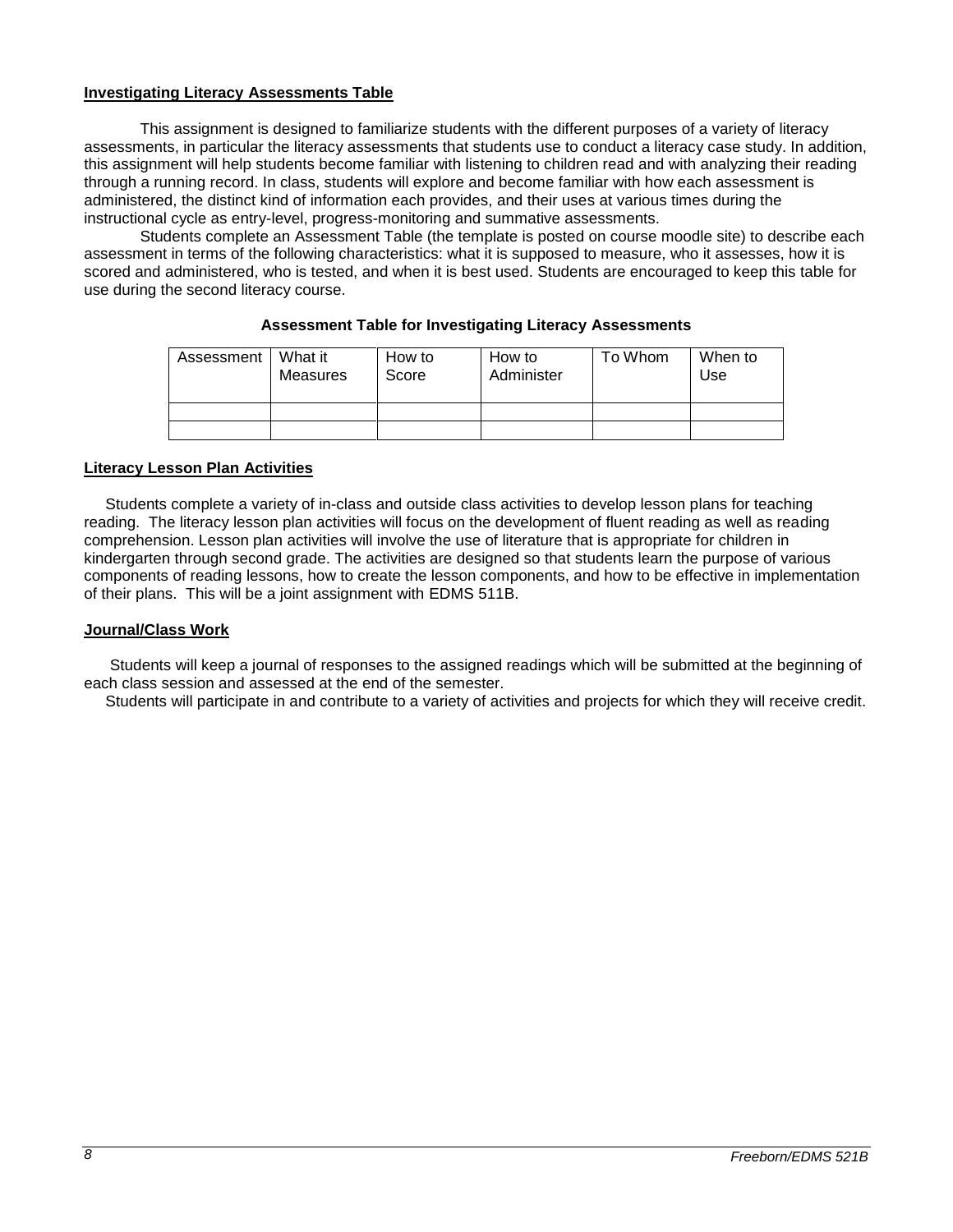# **COURSE SCHEDULE**

# **EDMS 521B, Spring 2015**

#### **The instructor reserves the right to modify the schedule and assignments.**

Differentiation and comprehension strategies will be woven into every class session.

| <b>Date</b>                     | <b>Topic</b>                                                                                                              | <b>Responsibilities</b>                                                                                                                          |
|---------------------------------|---------------------------------------------------------------------------------------------------------------------------|--------------------------------------------------------------------------------------------------------------------------------------------------|
| <b>Session 1</b><br>January 21  | Overview of course; building community<br>What is language? What is literacy?                                             | Get: Course textbooks by session 2                                                                                                               |
| <b>Session 2</b><br>January 28  | Processes of literacy and cueing systems<br><b>RICA Domains</b><br>Observation in class<br>www.learner.org reading lesson | Tompkins, Chapter 4<br>Zarrillo, vii-x; xiii<br>Bring field observation form to<br>class                                                         |
| Session 3<br>February 4         | Principles of effective teaching of reading                                                                               | Tompkins, Chapter 1 & pages 42-43,<br>page 261, page 363<br>Johns, Section One Overview, 4-15<br>$(8th$ editions)                                |
| <b>Session 4</b><br>February 11 | Reading comprehension for emergent and<br>beginning readers: story structure                                              | Tompkins, Chapter 9<br>Johns, Section Two, Administration<br>and Scoring Procedures, 19-41<br>$(8th$ edition)<br>Bring assessment table to class |
| <b>Session 5</b><br>February 18 | Writing Center Presentation, Virginia Hansen<br>Curriculum Room; Bloom's Taxonomy                                         | Allington, Chapters 1 and 2<br>(Cougar Courses)                                                                                                  |
| <b>Session 6</b><br>February 25 | Word Analysis: phonics, working with words,<br>spelling                                                                   | Event:<br>Read Across America (March 2)<br>www.nea.org/readacrossamerica<br>Due: Lesson Structure                                                |
| <b>Session 7</b><br>March 4     | Literacy assessment, phonics instruction and<br>assessment, basal readers                                                 | Tompkins, Chapter 5 & re-read pages<br>12 - 15, pages 324 - 332<br>Bring assessment table to class                                               |
| <b>Session 8</b><br>March 11    | Fluency                                                                                                                   | Tompkins, Chapter 6                                                                                                                              |
| <b>Session 9</b><br>March 18    | Fluency                                                                                                                   | Allington, Chapters 3 and 4<br>(Cougar Courses)                                                                                                  |